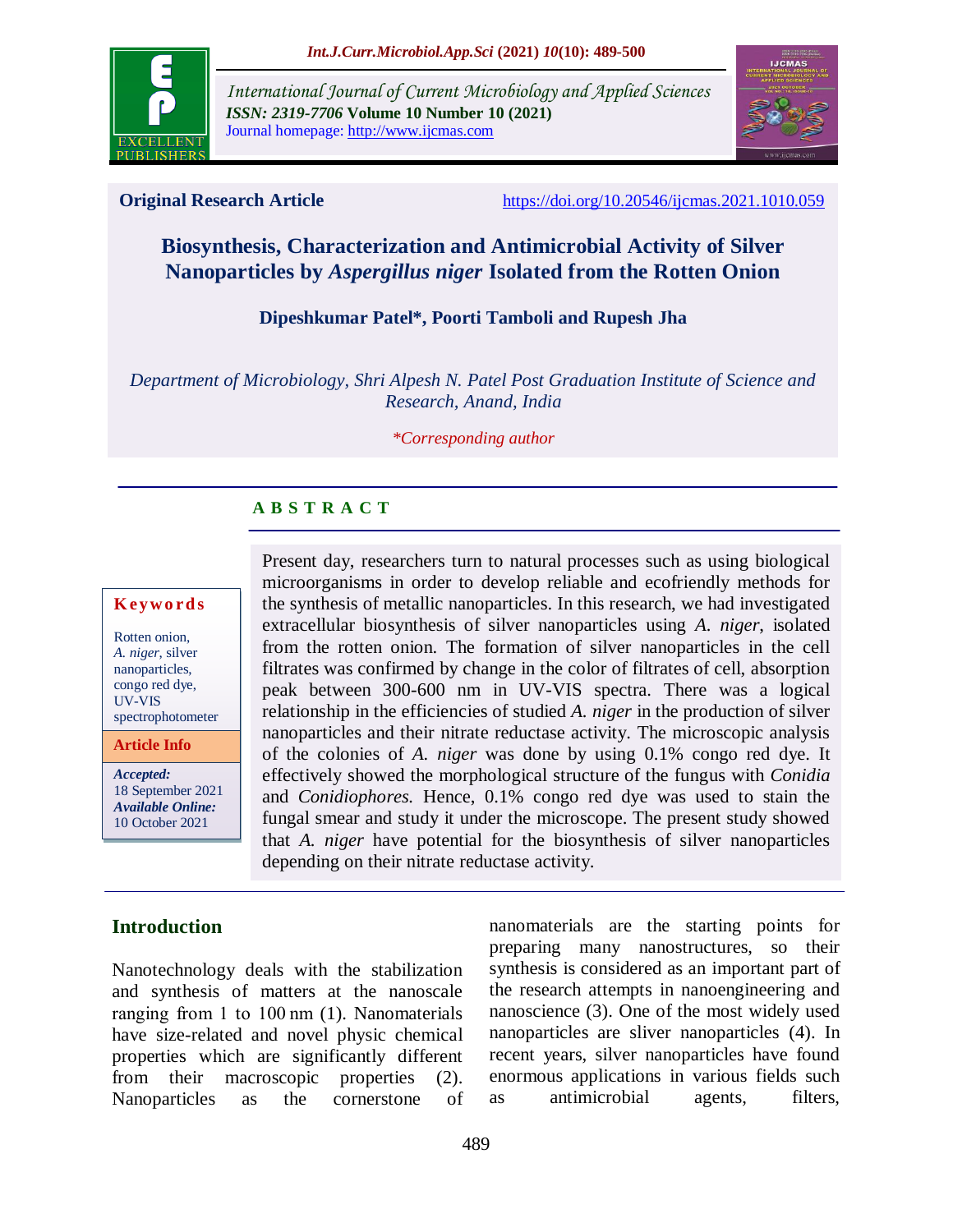microelectronics, biolabeling, sensors, and catalysis, because of their specific physiochemical and biological properties (5– 10). These nanoparticles have no toxic effects on humans; however, have inhibitory effects on the growth of bacteria, virus and other eukaryotic microorganisms (11). In addition to their distinctive properties, their production cost is relatively low (12).

Fungi secrete large amounts of enzymes and are easy growing on every medium so they are considered as a proper selection for the biosynthesis of nanoparticles (18, 19). Many studies have been done so far utilizing various species of fungi for the biosynthesis of sliver nanoparticles such as *Aspergillus* (8, 20, 21), *Fusarium* (22, 23), *Penicillium* (24, 25), *Trichoderma* (26, 27), and *Cladosporium* (28). Among minerals, fungi required nitrogen in the largest amounts, nitrogen can be considered as the limiting factor for their growth can be accounted. Unlike bacteria, fungi cannot fix atmospheric nitrogen, but they are able to use many other forms of nitrogen namely, amino acids, ammonium, and nitrate. Several fungi can convert nitrate as sole source of nitrogen to ammonium by the enzyme nitrite reductase and nitrate reductase (29).

Currently, scientists focus on biosynthesis of nanoparticles using bacteria (16), fungus (8), and plants (17). These biogenic processes are of low cost, safe and high yield, and environment-friendly in comparison with other synthetic procedures (3). Traditionally chemical and physical methods have been utilized for the synthesis of nanoparticles (13, 14). Basically, the chemical methods have harmful effects and the physical methods have low yields on the environment due to use of toxic solvents and the generation of hazardous by-products (15). Previous studies proposed the probable role of the reduced form of nicotinamide adenine dinucleotide (NADH)

and NADH-dependent nitrate reductase in the reduction of silver ion to metallic silver (18, 30). The precise reaction mechanism leading to the biosynthesis of sliver nanoparticles is yet to be clarified. In the present study, we have investigated the extracellular biosynthesis of sliver nanoparticles using *Aspergillus niger*. In order to determine the probable role of nitrate reductase in the formation of sliver nanoparticles, we have analysed the relationship between the quality and quantity of biosynthesized sliver nanoparticles by the studied *Aspergillus niger* species and their nitrate reductase activity.

# **Materials and Methods**

## **Isolation of fungus**

*Aspergillus niger* was isolated from the rotten onion. The rotten onion was homogenized and added to the distilled water to make suspension of it. The suspension was diluted, spread on SD agar and incubated for 4-5 days at 28˚c. After 5 days loopful of colonies were spread on another SD agar plate and again incubated for 4-5 days at room temperature. After incubation colony was checked in microscope by using 0.1% congo red dye for confirmation of *Aspergillus niger.*

## **Biomass preparation**

*Aspergillus niger* colony was transferred to SD broth by making suspension and kept in shaker for 4-5 days at 120 rpm. After 5 days, the biomass was filtered using Whatman filter paper and remaining media removed by washing this biomass with distilled water. Then, kept it in the shaker with distilled water for 1-2 days at 120 rpm.

#### **Biosynthesis of AgNPs**

The biomass was filtered and kept with silver nitrate solution (1mM and 10mM) ratio was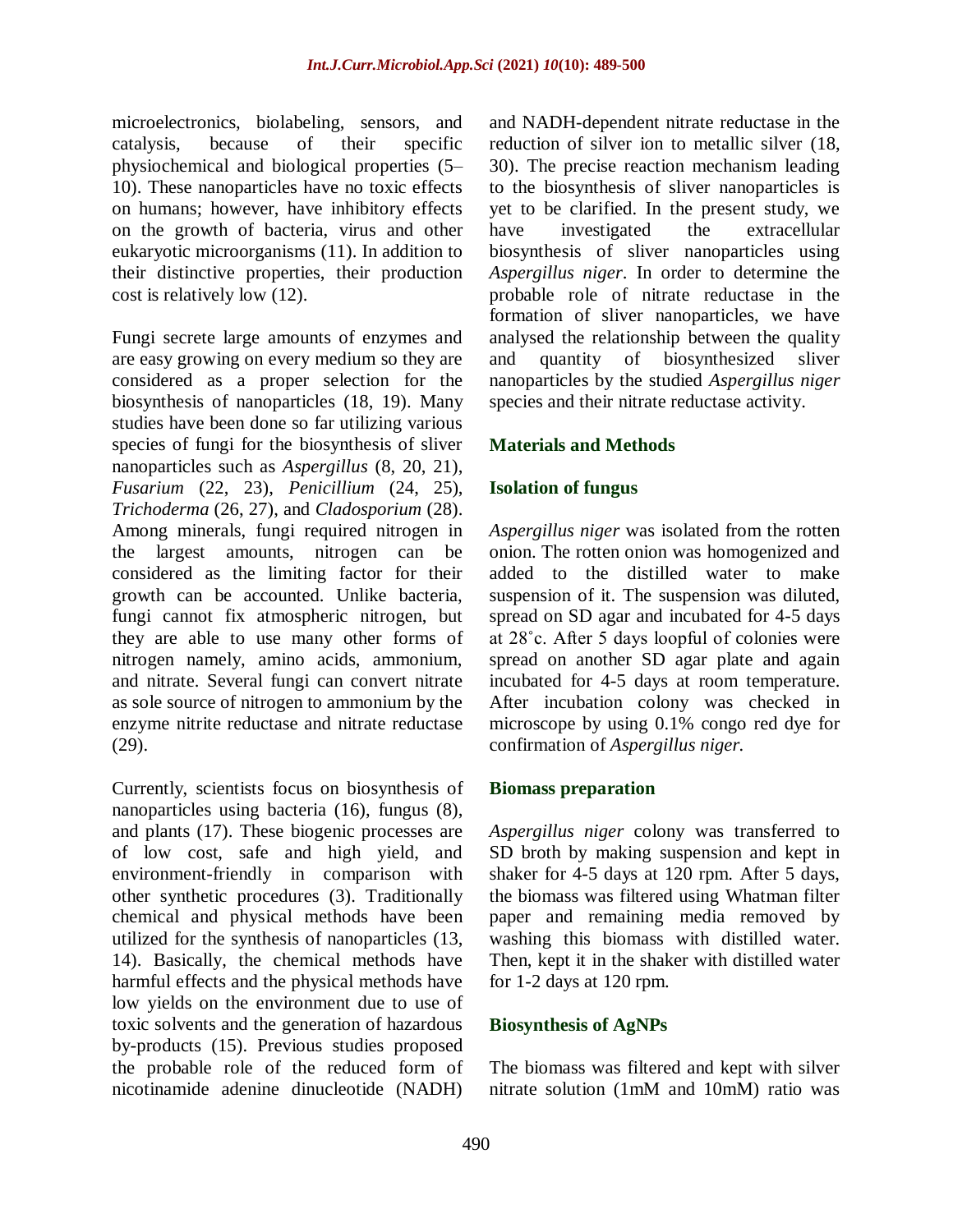1:1. All flasks were then kept in dark for 1-2 days. All solutions were kept in dark to avoid any photochemical reactions during the experiment. Then, changes in the color were observed from colorless to brown color.

# **Characterization of AgNPs**

The preliminary characterization of AgNPs was done by observing the color change from colorless to brown. The bio reduction of  $Ag^+$ in aqueous solution was monitored using an ultraviolet-visible spectrophotometer from 300-600nm, at a resolution of 20nm. The peak of the result was observed to confirmed the bio reduction of  $Ag^+$ .

# **Purification of AgNPs**

The sample was centrifuged at 10,000 rpm for 15 min and pellets were collected. The pellets were dried in the hot air oven then, weighed and stored for further use.

## **Antimicrobial activity analysis**

Both antibacterial and antifungal activity analyzed for the antimicrobial activity of biosynthesized AgNPs. Both activities were performed by disc diffusion method. *Pseudomonas aeruginosa, Enterococcus* and *Staphylococcus aureus* strain of bacteria were investigated. Bacterial colonies were spread on the Muller Hilton agar plate and with the help of the cup borer a well was created and AgNPs solution poured into this well . It allowed to diffused overnight in the incubator at  $37c$ . The zone of inhibition was checked in the next day and the results were recorded. For the antifungal activity *Fusarium* and *Alternaria* spp. of fungus were investigated. Antifungal activity also performed by disc diffusion method as same as for the antibacterial activity. The zone of inhibition and results were also recorded.

## **Results and Discussion**

#### **Fungus isolation**

The colonies of *Aspergillus niger* on SDA agar plate were grown within 5 days at the room temperature. First it looks white in color but later it completely turned into black color.

The first picture gives detail about  $3<sup>rd</sup>$  day appearance of colonies and the second picture shows that it completely turned into black color.

Then, the microscopic analysis of these colonies had been done for the conformation of *Aspergillus niger* spp. The dye used to visualize the fungus is 0.1% congo red. It effectively showed the morphological structure of the fungus with conidia and conidiophores. Thus, 0.1% congo red dye can be used to stain the fungal smear and study it under the microscope

#### **Biomass preparation**

For the biomass production this colonies are transfer to SD broth and put it in shaker for 4- 5 days at 120 rpm. It gives visible growth of biomass of the fungus *Aspergillus niger*.

## **Biosynthesis of silver nanoparticles (AgNPs)**

*Aspergillus niger* isolate was successfully incorporated in biosynthesis of silver nanoparticles by reducing silver nitrate. The biomass was filtered out from the broth and kept in silver nitrate solution in dark conditions. This biomass then reacts with silver nitrate solution and after 1-2 days it gives a visible color change which is colorless to yellowish brown. This color change indicates that the silver nanoparticle has been formed.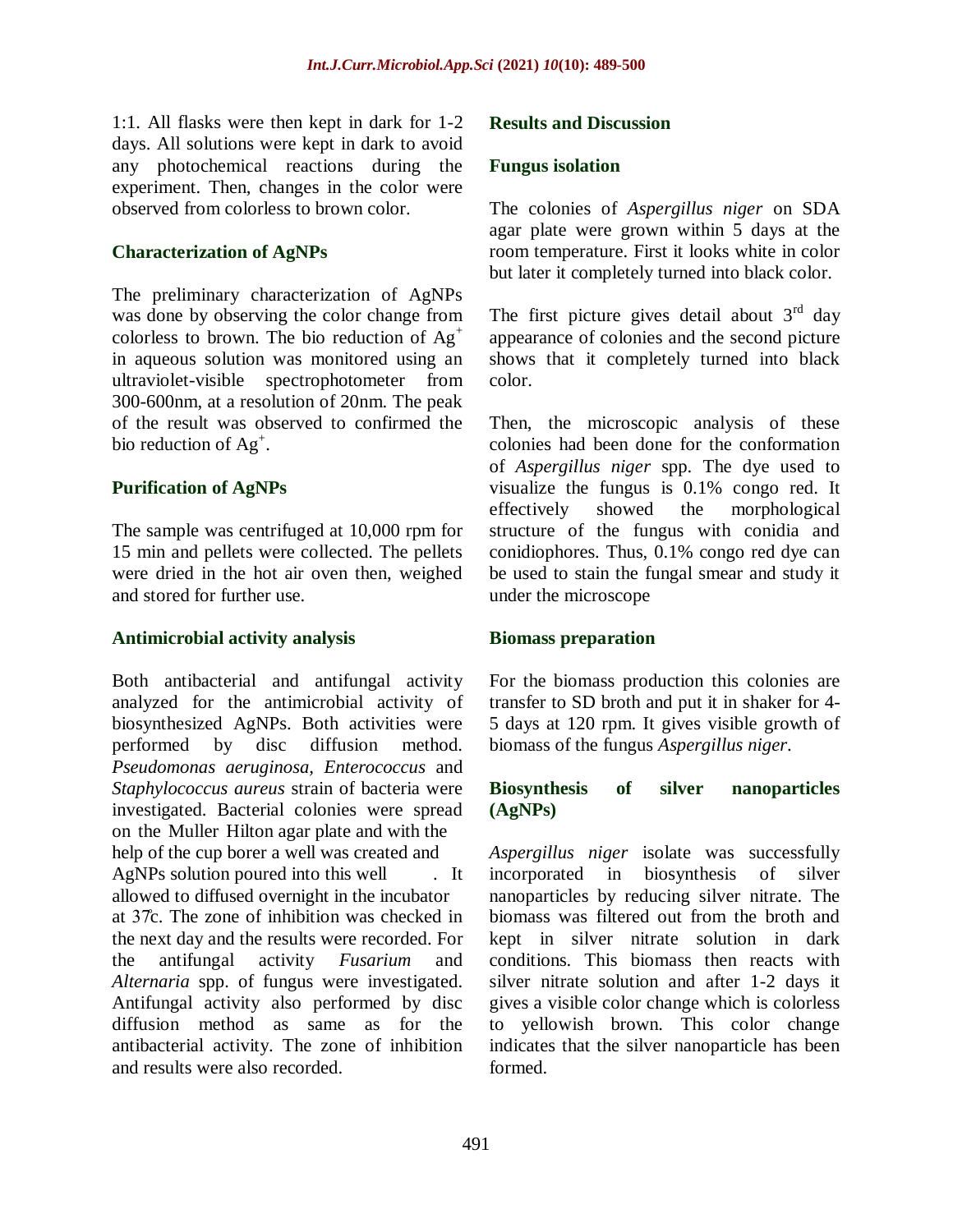#### *Int.J.Curr.Microbiol.App.Sci* **(2021)** *10***(10): 489-500**

| <b>Nanometer</b> | O.D.  |
|------------------|-------|
| 300              | 0.123 |
| 320              | 0.124 |
| 340              | 0.128 |
| 360              | 0.163 |
| 380              | 0.236 |
| 400              | 0.270 |
| 420              | 0.277 |
| 440              | 0.275 |
| 460              | 0.266 |
| 480              | 0.242 |
| 500              | 0.217 |
| 520              | 0.200 |
| 540              | 0.164 |
| 560              | 0.159 |
| 580              | 0.147 |
| 600              | 0.135 |

**Table.1** Optical density of sample solution at different wavelength

# **Table.2** Size of zone of inhibition for Bacterial species

| <b>Tested organisms</b>      | Size of inhibition (mm)<br><b>Control</b> | Size of inhibition (mm) Test |
|------------------------------|-------------------------------------------|------------------------------|
| Pseudomonas aeruginosa       | 23                                        |                              |
| <b>Enterococcus</b>          | 22                                        |                              |
| <b>Staphylococcus aureus</b> | 37                                        |                              |

# **Table.3** Size of zone of inhibition for fungal species

| <b>Tested organism</b>   | Size of inhibition zone (mm) | Size of inhibition zone (mm) |
|--------------------------|------------------------------|------------------------------|
|                          | <b>Control</b>               | <b>Test</b>                  |
| <b>Fusarium</b>          | 40                           |                              |
| <i><b>Alternaria</b></i> |                              |                              |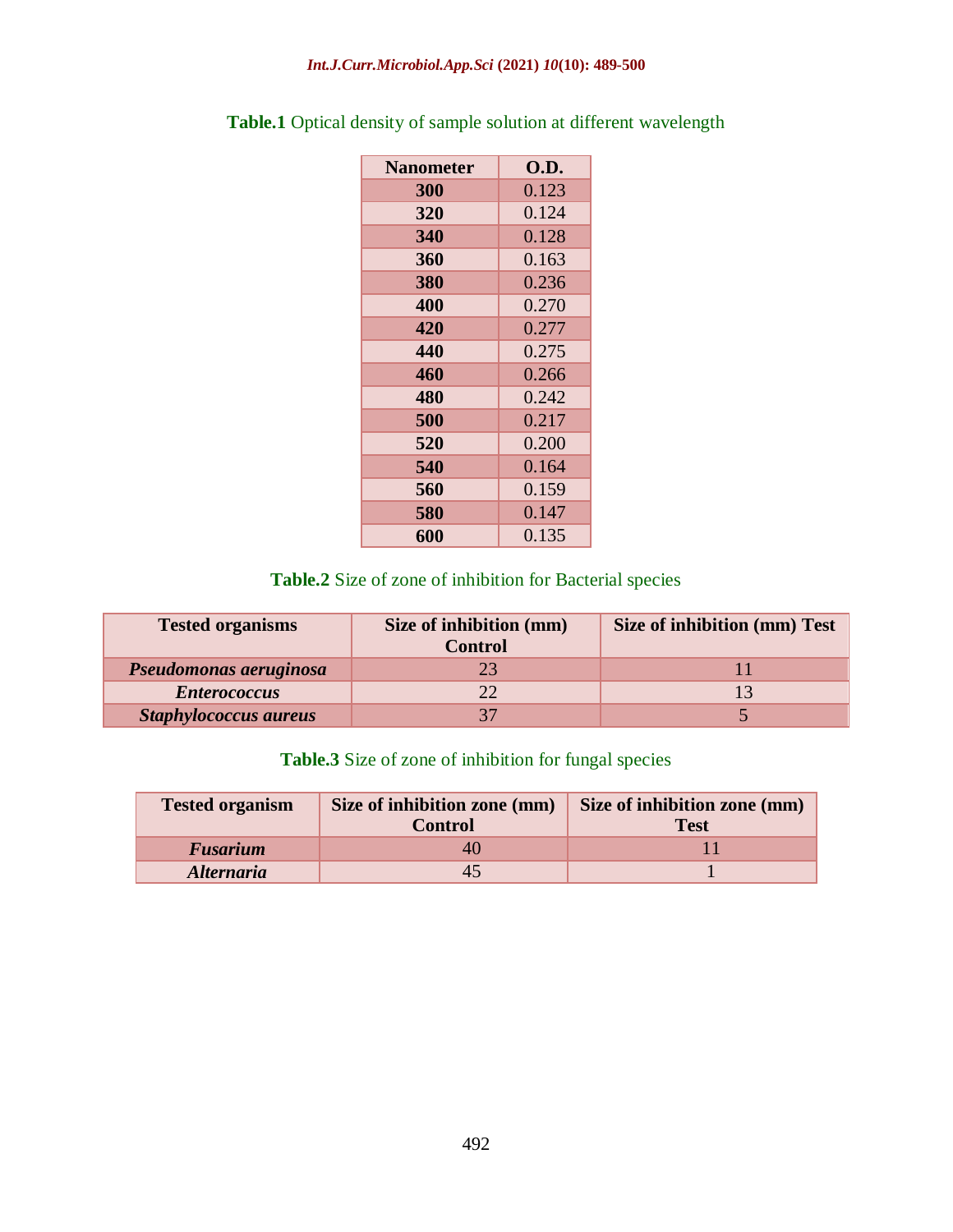**Image.1** Growth of the colony: *A. niger* colony 3<sup>rd</sup> day (left side) and 5<sup>th</sup> day (right side).



**Image.2** Microscopic views of *A. niger*colony.



**Image.3** Fungal biomass.

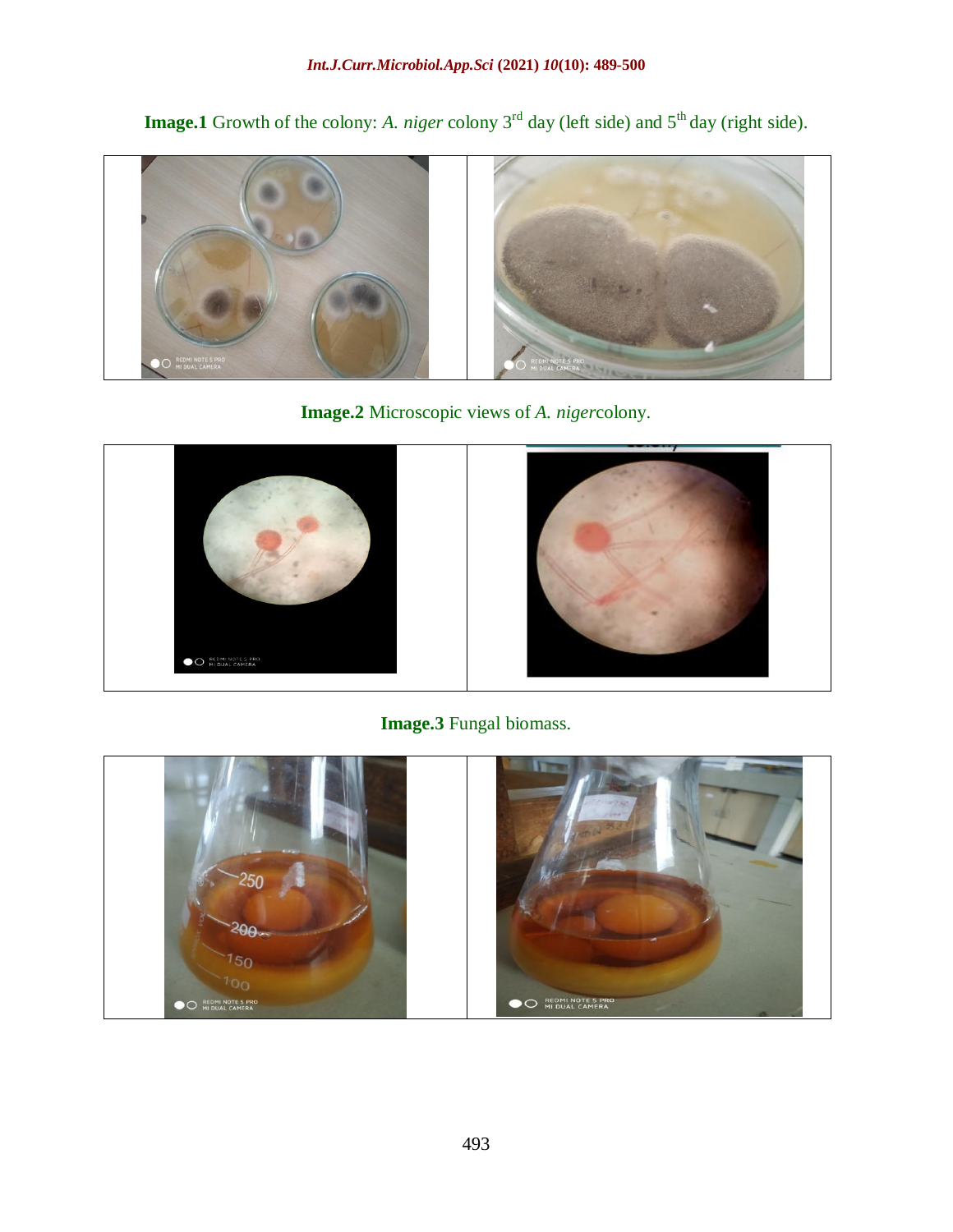**Image.4** Figure 8 Color changes in flask: fungal filtrate with 1mM silver nitrate (leftside) control (middle) and fungal filtrate with 10mM silver nitrate.



**Image.5** Purified silver nanoparticles.

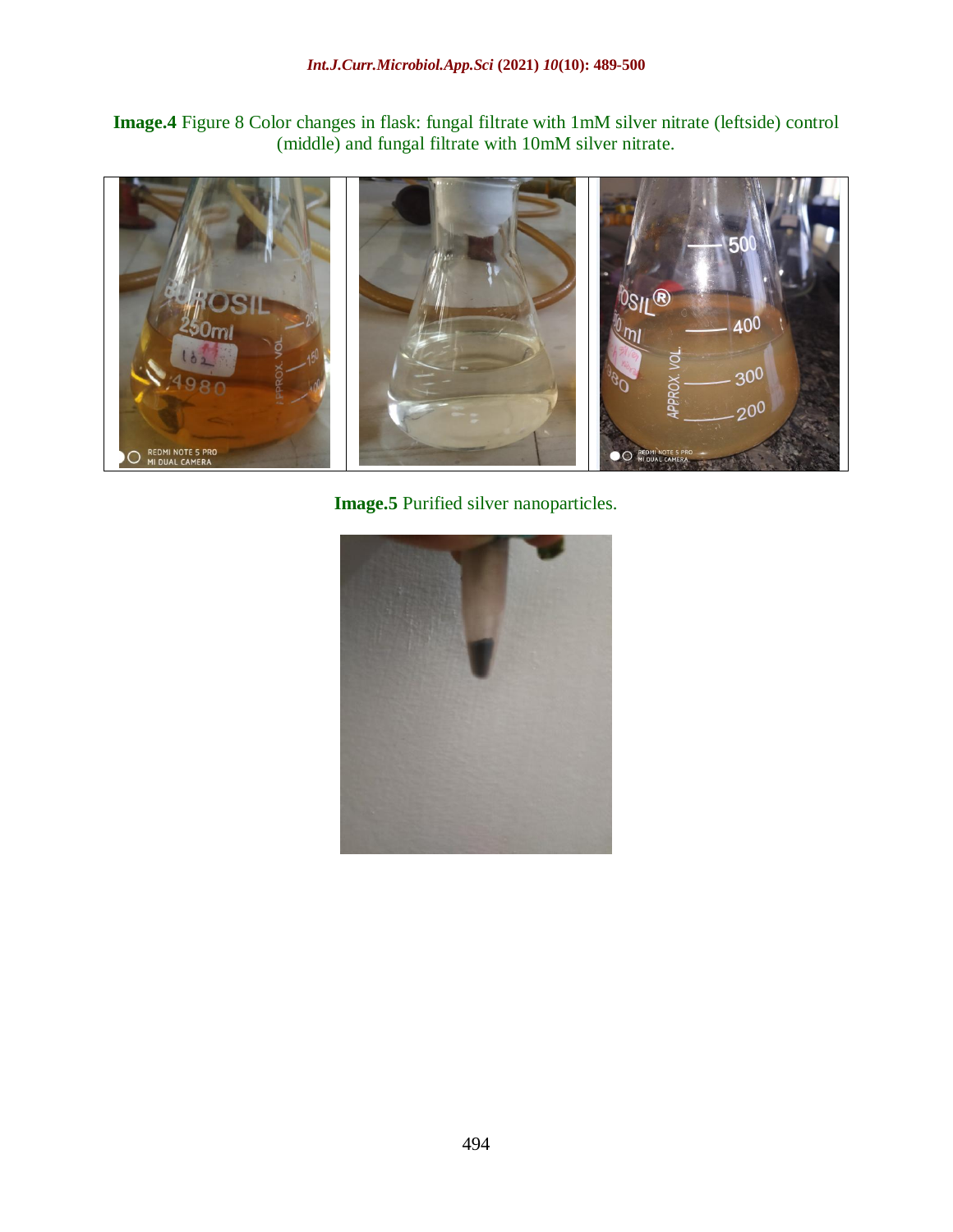**Image.6** Zone of inhibition against *Staphylococcus aureus*: Test (left side) and control (right side)



**Image.7** Zone of inhibition against *Pseudomonas aeruginosa*: Test (left side) and control (right side)

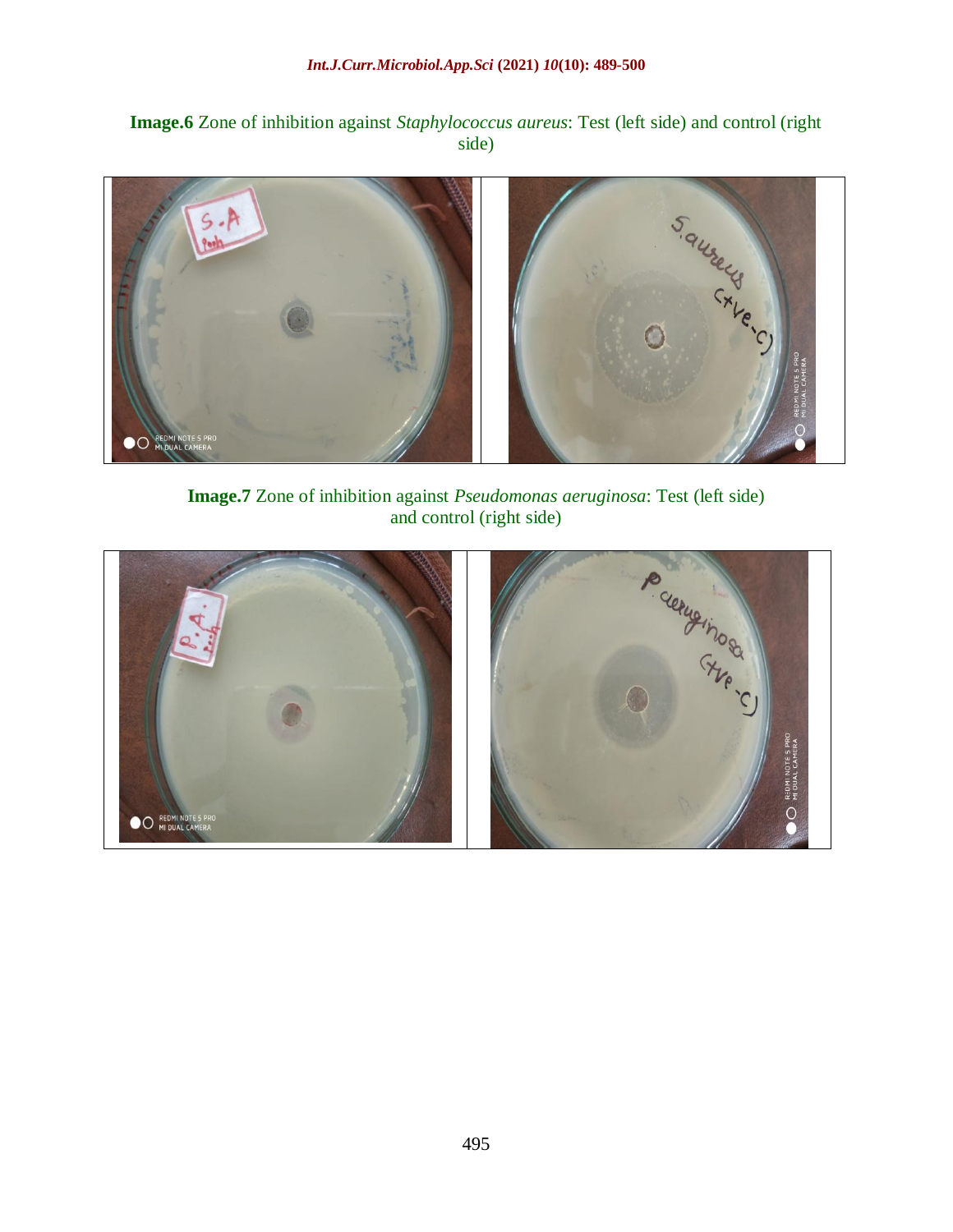

**Image.8** Zone of inhibition against *Enterococcus*: Test (left side) and control (right side)

**Image.9** Zone of inhibition (Test) against *Fusarium* (left side) and *Alternaria* (right side)

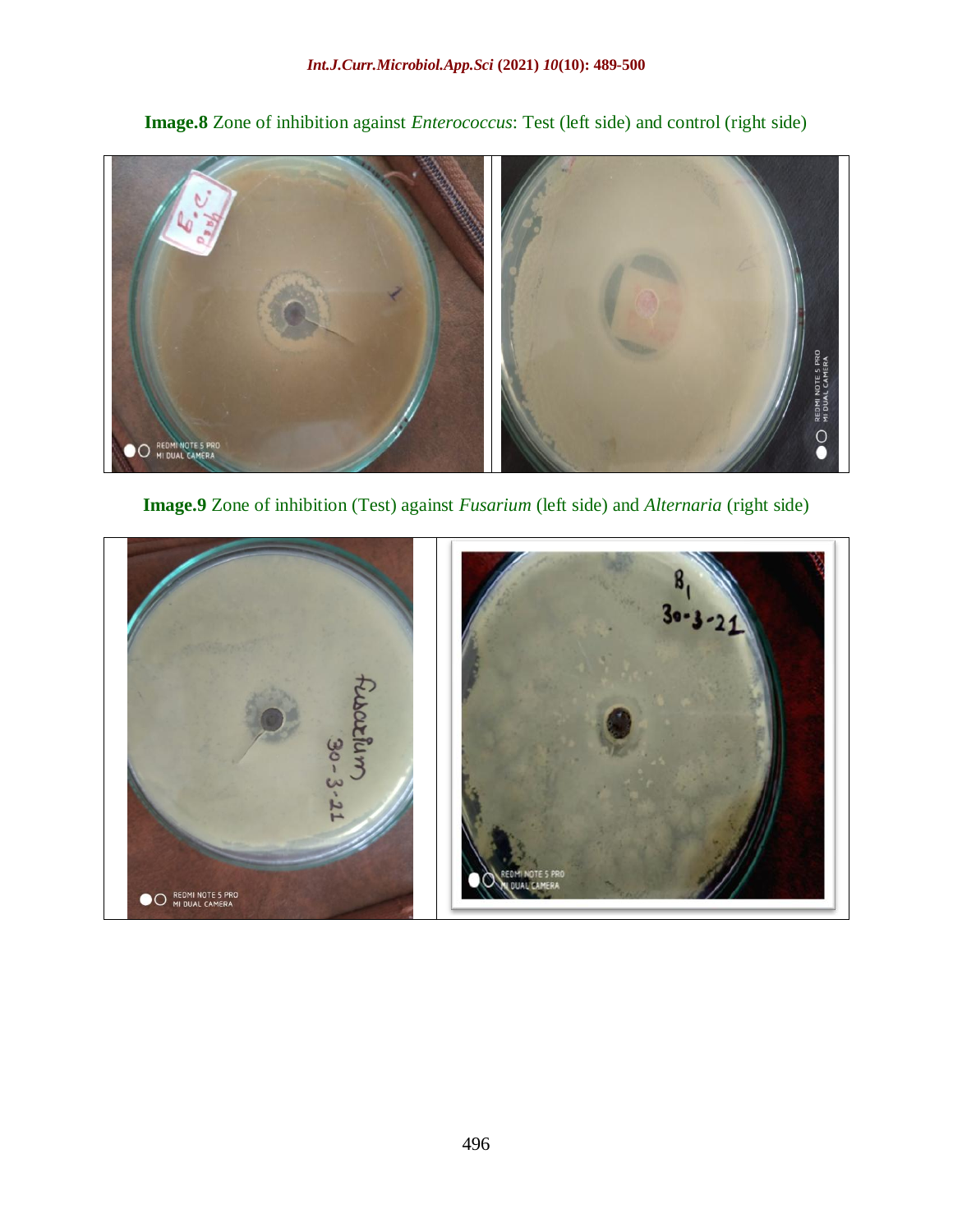

**Image.10** Zone of inhibition (control): *Fusarium* (left side) and *Alternaria* (right side)

This color change is mainly due to the Plasmon resonance surface of deposited silver nanoparticles, i.e., the color of the nanoparticles was due to coherent and collective surface electrons oscillations. It has been reported that AgNPs exhibit a dark brown color in aqueous solution as a result of surface Plasmon resonance. (Link S and Eisayed, 2003) (31). When the concentration of silver nitrate solution is 1mM it reacts with fungus and gives dark brown color but when this solution was centrifuged, it did not give pellets of silver nanoparticles. Besides, the pellets were formed when 10 mM  $AgNO<sub>3</sub>$ solution is used.

#### **Characterization and purification of AgNPs**

For the characterization of silver nanoparticles spectroscopic analysis has been done. UV-Visible spectroscopy was used to inspect the color change in the reaction mixture and the indicator of the formation of AgNPs. UV-Vis spectrophotometer was used for scanning the sample at 300-600 nm absorbance spectrum. Fungal cell filtrate treated with silver nitrate solution is known to show peak around 420nm with high absorbance as demonstrated by Ingle *et al.,* 2008 (31). This research also supports this and gives peaks at 420nm that indicates the biosynthesis of nanoparticles by



*Aspergillus niger.* After centrifugation process, the AgNPs pellets have been formed in the centrifuge tube which is then discarded and kept in oven for drying. After this whole process, only pure silver nanoparticles were left.

#### **The antimicrobial activity**

#### **Antibacterial activity**

The antibacterial activities against *Pseudomonas aeruginosa*, *Enterococcus* and *Staphylococcus aureus* were investigated. The antibacterial activity checked against silver nanoparticles and the results shows zone of inhibition of the colonies. Thus, it describes that this AgNPs can be used for effective antibacterial activity for further conditions and it could be considered as excellent broadspectrum antibacterial agents. The control taken for this analysis was cefuroxime. Since, the biosynthesized AgNPs showed considerable antibacterial activity, they could be potentially widely used in clinical applications.

#### **Antifungal activity**

For antifungal activity, *Fusarium* and *Alternata* spp. of fungus were investigated.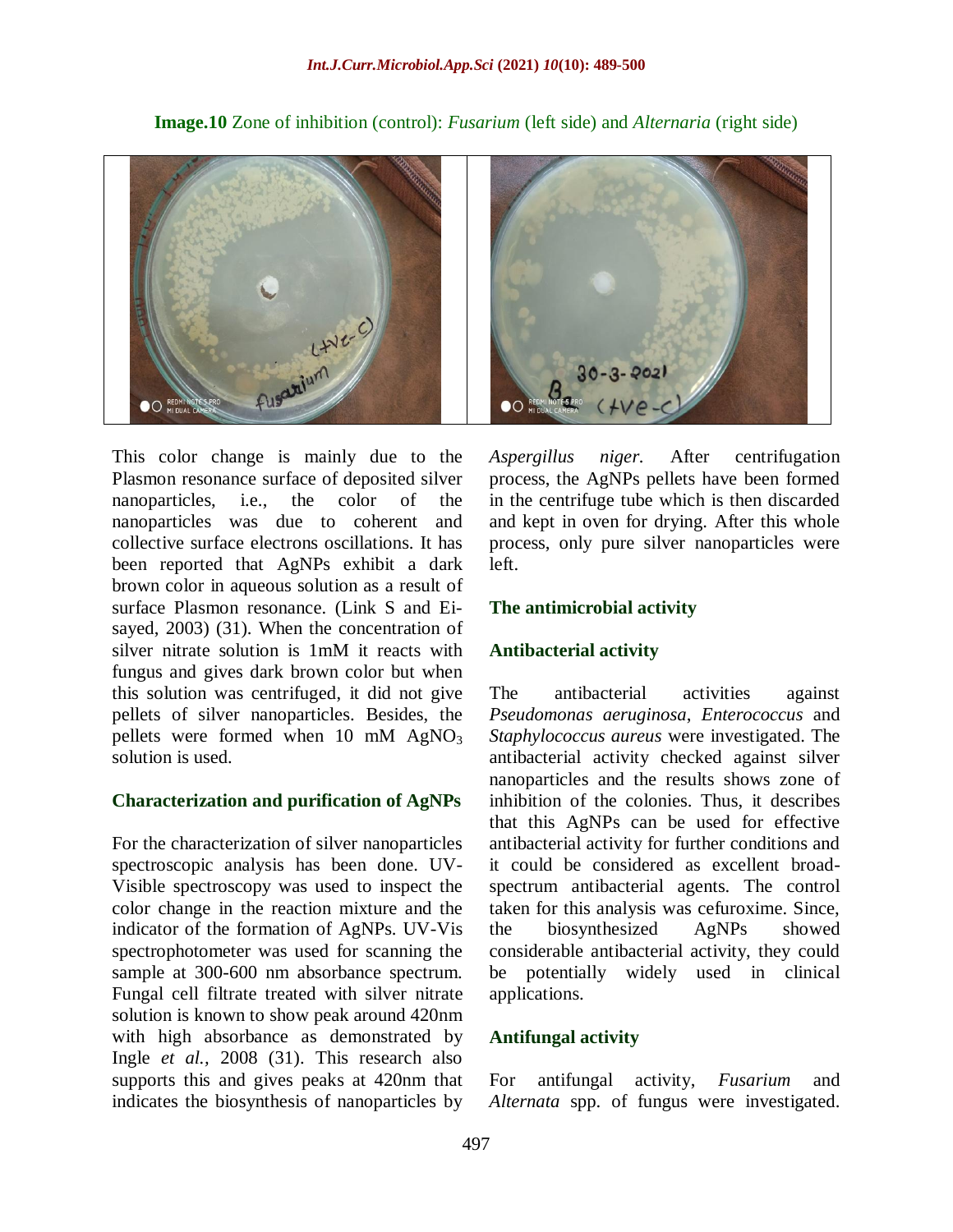The well diffusion method was used to assess the antifungal potential of biosynthesized AgNPs. After 5 days of incubation at room temperature, the zone of inhibition appeared. The control taken for this analysis was fluconazole. The size of the zone is described in the table. This positive result indicates antifungal properties of silver nanoparticles. AgNPs were assumed to have a significant antifungal activity, requiring further investigation for clinical applications.

Biosynthesis of silver nanoparticles can easily be achieved in vitro using *Aspergillus* fungus as the biological system. It provides a simple and ecofriendly way to produce colloidal nanoparticles of silver. *Aspergillus niger* can easily be exploited and maintained under controlled condition and utilizing its biomass and biomass extract for the production of silver nanoparticles. *Aspergillus niger* fungus was found to be effective in the reduction of silver ions into silver nanoparticles. Furthermore, the fungi-mediated AgNPs were utilized as efficient biocontrol agent for suppressing various bacterial and fungal species. The zone of inhibition suggests the effectiveness of biosynthesized silver nanoparticles against bacterial and fungal colonies. In conclusion, the fungal based synthesis of metal nanoparticles is efficient and environment-friendly way to prepare biocontrol agents for bacterial and fungal species.

# **References**

- 1. M. N. Moore, "Do nanoparticles present ecotoxicological risks for the health of the aquatic environment?" *Environment International*, vol. 32, no. 8, pp. 967–976, 2006.
- 2. J. Fabrega, S. N. Luoma, C. R. Tyler, T. S. Galloway, and J. R. Lead, "Silver nanoparticles: behaviour and effects in the aquatic environment," *Environment*

*International*, vol. 37, no. 2, pp. 517–531, 2011.

- 3. E. E. Emeka, O. C. Ojiefoh, C. Aleruchi *et al.,* "Evaluation of antibacterial activities of silver nanoparticles green-synthesized using pineapple leaf (*Ananas comosus*)," *Micron*, vol. 57, pp. 1–5, 2014.
- 4. V. K. Sharma, R. A. Yngard, and Y. Lin, "Silver nanoparticles: green synthesis and their antimicrobial activities," *Advances in Colloid and Interface Science*, vol. 145, no. 1-2, pp. 83–96, 2009.
- 5. Ingle, A. Gade, S. Pierrat, C. Sönnichsen, and M. Rai, "Mycosynthesis of silver nanoparticles using the fungus *Fusarium acuminatum* and its activity against some human pathogenic bacteria," *Current Nanoscience*, vol. 4, no. 2, pp. 141–144, 2008.
- 6. S. Pal, Y. K. Tak, and J. M. Song, "Does the antibacterial activity of silver nanoparticles depend on the shape of the nanoparticle? A study of the gramnegative bacterium Escherichia coli," *Applied and Environmental Microbiology*, vol. 73, no. 6, pp. 1712–1720, 2007.
- 7. K.-J. Kim, W. S. Sung, S.-K. Moon, J.-S. Choi, J. G. Kim, and D. G. Lee, "Antifungal effect of silver nanoparticles on dermatophytes," *Journal of Microbiology and Biotechnology*, vol. 18, no. 8, pp. 1482–1484, 2008.
- 8. K. C. Bhainsa and S. F. D'Souza, "Extracellular biosynthesis of silver nanoparticles using the fungus *Aspergillus fumigatus*," *Colloids and Surfaces B: Biointerfaces*, vol. 47, no. 2, pp. 160–164, 2006.
- 9. M. Rai, A. Yadav, and A. Gade, "Silver nanoparticles as a new generation of antimicrobials," *Biotechnology Advances*, vol. 27, no. 1, pp. 76–83, 2009.
- 10. S. Mann and G. A. Ozin, "Synthesis of inorganic materials with complex form," *Nature*, vol. 382, no. 6589, pp. 313–318, 1996.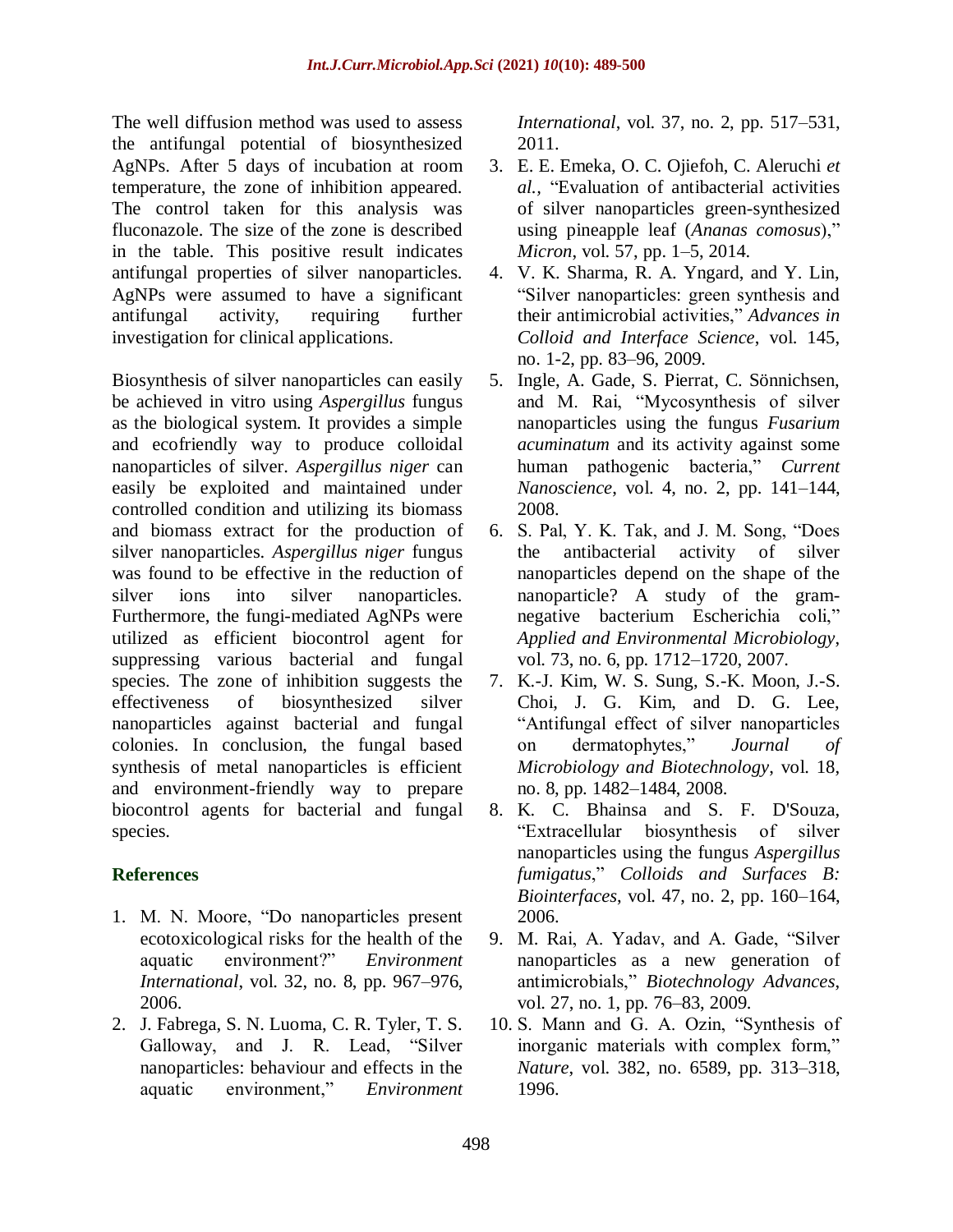- 11. S. H. Jeong, S. Y. Yeo, and S. C. Yi, "The effect of filler particle size on the antibacterial properties of compounded polymer/silver fibers," *Journal of Materials Science*, vol. 40, no. 20, pp. 5407–5411, 2005.
- 12. Capek, "Preparation of metal nanoparticles in water-in-oil (w/o) microemulsions," *Advances in Colloid and Interface Science*, vol. 110, no. 1-2, pp. 49–74, 2004.
- 13. H. Huang and X. Yang, "One-step, shape control synthesis of gold nanoparticles stabilized by 3-thiopheneacetic acid," *Colloids and Surfaces A: Physicochemical and Engineering Aspects*, vol. 25, no. 1–3, pp. 11–17, 2005.
- 14. S. Mandal, S. Phadtare, and M. Sastry, "Interfacing biology with nanoparticles," *Current Applied Physics*, vol. 5, no. 2, pp. 118–127, 2005.
- 15. Z. Wang, J. Chen, P. Yang, and W. Yang, "Biomimetic synthesis of gold nanoparticles and their aggregates using a polypeptide sequence," *Applied Organometallic Chemistry*, vol. 21, no. 8, pp. 645–651, 2007.
- 16. S. He, Z. Guo, Y. Zhang, S. Zhang, J. Wang, and N. Gu, "Biosynthesis of gold nanoparticles using the bacteria *Rhodopseudomonas capsulata*," *Materials Letters*, vol. 61, no. 18, pp. 3984–3987, 2007.
- 17. C. Krishnaraj, E. G. Jagan, S. Rajasekar, P. Selvakumar, P. T. Kalaichelvan, and N. Mohan, "Synthesis of silver nanoparticles using *Acalypha indica* leaf extracts and its antibacterial activity against water borne pathogens," *Colloids and Surfaces B: Biointerfaces*, vol. 76, no. 1, pp. 50–56, 2010.
- 18. Ahmad, P. Mukherjee, S. Senapati *et al.,* "Extracellular biosynthesis of silver nanoparticles using the fungus *Fusarium oxysporum*," *Colloids and Surfaces B: Biointerfaces*, vol. 28, no. 4, pp. 313–318, 2003.
- 19. P. Mukherjee, S. Senapati, D. Mandal *et al.,* "Extracellular synthesis of gold nanoparticles by the fungus *Fusarium oxysporum*," *ChemBioChem*, vol. 3, no. 5, pp. 461–463, 2002.
- 20. V. C. Verma, R. N. Kharwar, and A. C. Gange, "Biosynthesis of antimicrobial silver nanoparticles by the endophytic fungus *Aspergillus clavatus*," *Nanomedicine*, vol. 5, no. 1, pp. 33–40, 2010.
- 21. N. Vigneshwaran, N. M. Ashtaputre, P. V. Varadarajan, R. P. Nachane, K. M. Paralikar, and R. H. Balasubramanya, "Biological synthesis of silver nanoparticles using the fungus *Aspergillus flavus*," *Materials Letters*, vol. 61, no. 6, pp. 1413–1418, 2007.
- 22. N. Durán, P. D. Marcato, O. L. Alves, G. I. H. De Souza, and E. Esposito, "Mechanistic aspects of biosynthesis of silver nanoparticles by several *Fusarium oxysporum* strains," *Journal of Nanobiotechnology*, vol. 3, article 8, 2005.
- 23. S. Basavaraja, S. D. Balaji, A. Lagashetty, A. H. Rajasab, and A. Venkataraman, "Extracellular biosynthesis of silver nanoparticles using the fungus *Fusarium semitectum*," *Materials Research Bulletin*, vol. 43, no. 5, pp. 1164–1170, 2008.
- 24. N. S. Shaligram, M. Bule, R. Bhambure *et al.,* "Biosynthesis of silver nanoparticles using aqueous extract from the compact in producing fungal strain," *Process Biochemistry*, vol. 44, no. 8, pp. 939–943, 2009.
- 25. K S. Hemath Naveen, G. Kumar, L. Karthik, and K V. Bhaskara Rao, "Extracellular biosynthesis of silver nanoparticles using the filamentous fungus *Penicillium* sp," *Archives of Applied Science Research*, vol. 2, no. 6, pp. 161– 167, 2010.
- 26. K. Vahabi, G. A. Mansoori, and S. Karimi, "Biosynthesis of silver nanoparticles by fungus *Trichoderma reesei* (a route for